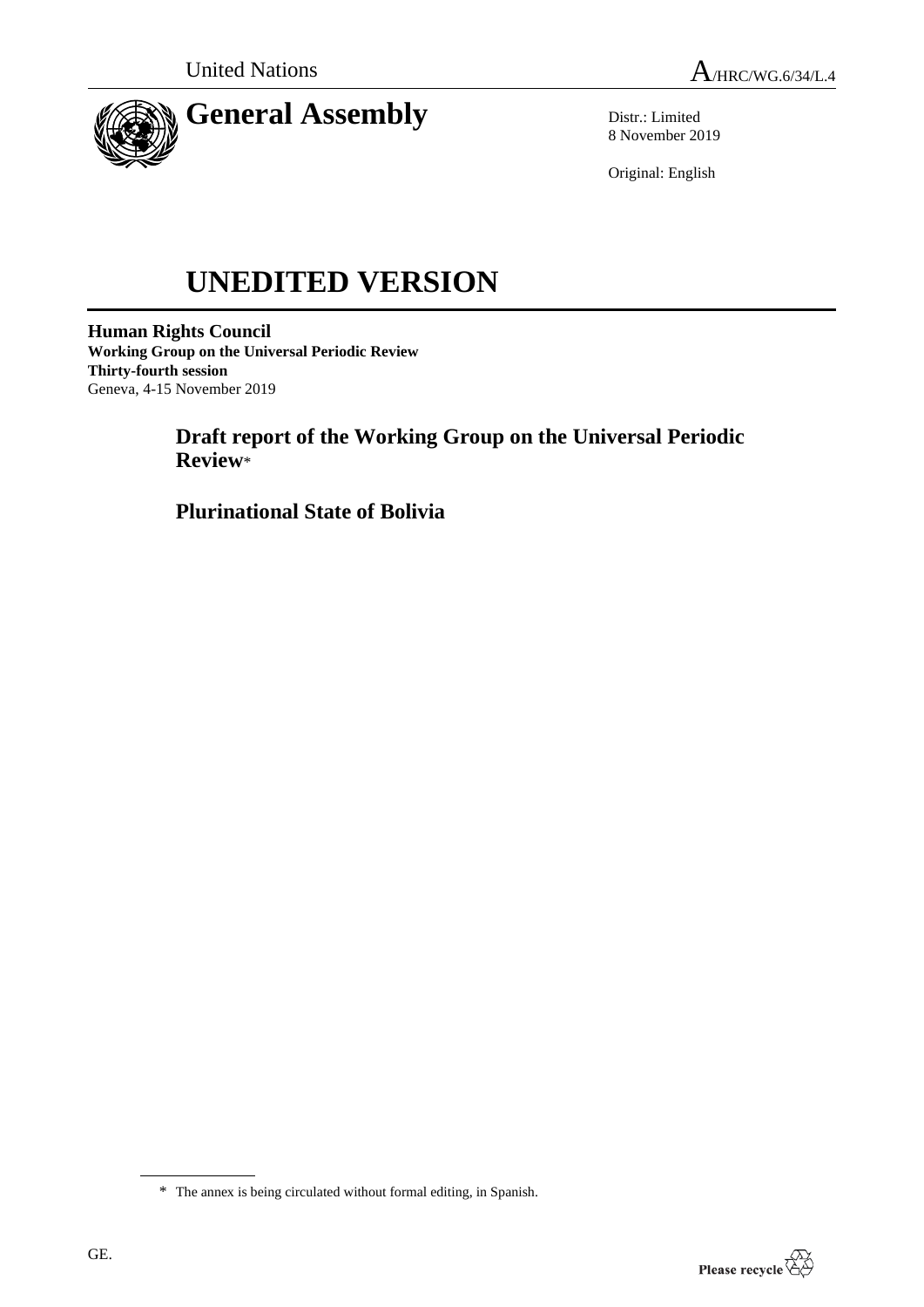# **Introduction**

1. The Working Group on the Universal Periodic Review, established in accordance with Human Rights Council resolution 5/1, held its thirty-fourth session from 4 to 15 November 2019. The review of the Plurinational State of Bolivia was held at the  $4<sup>th</sup>$ meeting, on 5 November 2019. The delegation of the Plurinational State of Bolivia was headed by the Minister of Justice and Institutional Transparency, H.E. Mr. Héctor Enrique Arce Zaconeta. At its 10<sup>th</sup> meeting, held on 8 November 2019, the Working Group adopted the report on the Plurinational State of Bolivia.

2. On 15 January 2019, the Human Rights Council selected the following group of rapporteurs (troika) to facilitate the review of the Plurinational State of Bolivia: Argentina, Democratic Republic of Congo and Italy.

3. In accordance with paragraph 15 of the annex to Human Rights Council resolution 5/1 and paragraph 5 of the annex to Council resolution 16/21, the following documents were issued for the review of the Plurinational State of Bolivia:

(a) A national report submitted/written presentation made in accordance with paragraph 15 (a) (A/HRC/WG.6/34/BOL/1);

(b) A compilation prepared by the Office of the United Nations High Commissioner for Human Rights (OHCHR) in accordance with paragraph 15 (b) (A/HRC/WG.6/34/BOL/2);

(c) A summary prepared by OHCHR in accordance with paragraph 15 (c) (A/HRC/WG.6/34/BOL/3).

4. A list of questions prepared in advance by Belgium, Canada, Germany, Liechtenstein, Portugal, on behalf of Group of Friends on national mechanisms for implementation, reporting and follow-up, Slovenia, Sweden, the United Kingdom of Great Britain and Northern Ireland, the United States of America and Uruguay was transmitted to the Plurinational State of Bolivia through the troika. These questions are available on the website of the universal periodic review.

## **I. Summary of the proceedings of the review process**

[To be completed by 22 November 2019]

## **A. Presentation by the State under review**

#### **B. Interactive dialogue and responses by the State under review**

5. During the interactive dialogue, 90 delegations made statements. Recommendations made during the dialogue are to be found in section II of the present report.

## **II. Conclusions and/or recommendations**

**6. The following recommendations will be examined by the Plurinational State of Bolivia, which will provide responses in due time, but no later than the forty-third session of the Human Rights Council.**

6.1 **Ratify and implement the International Labour Organization's 2014 Protocol to the Forced Labour Convention, 1930 (United Kingdom of Great Britain and Northern Ireland);**

6.2 **Ratify ILO convention N. 169 (Honduras);**

6.3 **Continue efforts to submit all pending national reports to the treaty bodies (Iraq);**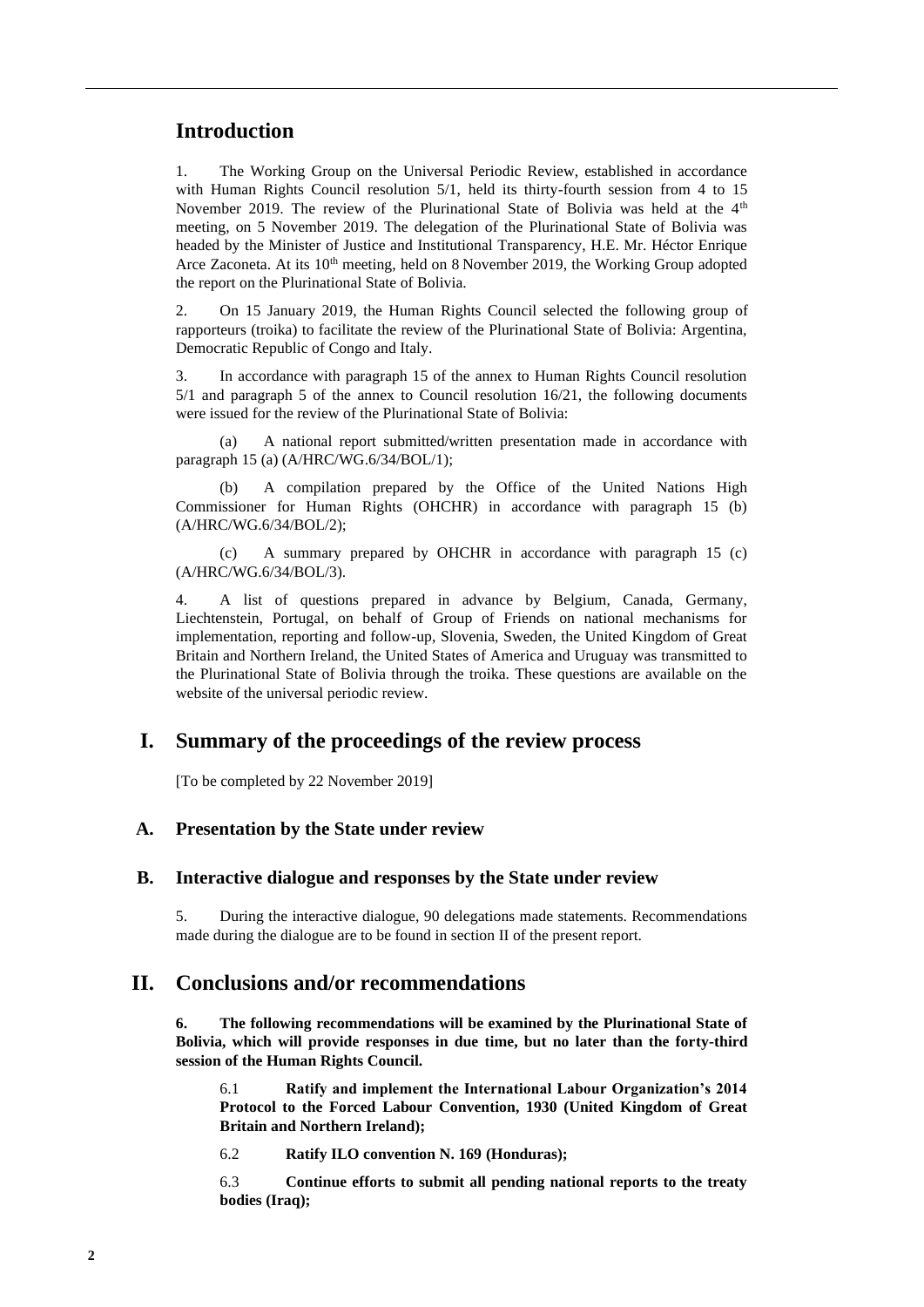6.4 **Cooperate with HRC Special Procedures, by responding timely and properly to mandate holders' requests (Ukraine);**

6.5 **Continue bringing the national legislation in compliance with international human rights standards (Russian Federation);**

6.6 **Continue implementing the Plurinational Human Rights Policy 2015– 2020 and the Human Rights Plan 2016–2020 (Kenya);**

6.7 **Allocate sufficient resources for the implementation of national plans and strategies on human rights and take positive measures for vulnerable groups (Senegal);**

6.8 **Establish a national mechanism for coordinating and reporting with international human rights mechanisms and monitoring the implementation of their recommendations, with the advancement of the pertinent website (Serbia);**

6.9 **Continue strengthening the "Plurinational System for Follow up, Monitoring and Statistics of Recommendations on Human Rights in Bolivia" - SIPLUS Bolivia (Paraguay);**

6.10 **Strengthen implementation of the Multi-Sectoral Plan to Combat Racism and All Forms of Discrimination (South Africa);**

6.11 **Criminalise hate crimes based on race, sexual orientation and gender identity (South Africa);**

6.12 **Continue to guarantee the full exercise of human rights without discrimination of any kind, in accordance with the principle of equality and non-discrimination (Fiji);**

6.13 **Consolidate efforts to further tackle racism, racial discrimination, and intolerance, inter-alia through effective public campaigns and initiatives and collaboration with other States (Indonesia);**

6.14 **Continue working against discrimination through the establishment of specific legislation to fight discrimination based on disability, sexual orientation, gender identity, or social status (Honduras);**

6.15 **Enhance its efforts to combat acts of discrimination and violence against LGBTIQ persons, guaranteeing their investigation and punishment (Argentina);**

6.16 **Strengthen efforts to protect LGBTI persons against violence and discrimination and tackle ongoing impunity for such acts, including through awareness campaigns and training programmes for judicial and legal bodies (Ireland);**

6.17 **Continue strengthening its positive policies to promote clean energy for the Living Well and in harmony with Mother Earth (Bolivarian Republic of Venezuela);**

6.18 **Take decisive action to respect, protect and fulfil the right to healthy and sustainable environment, including in areas such as water management, safeguarding of natural resources, and the protection of natural reserves (Sweden);**

6.19 **Continue promoting climate change resilience and adaptation measures that are contributing to guarantee the right to adequate food and standard of living, particularly for the most vulnerable (Viet Nam);**

6.20 **Adopt measures on access to information, public participation and justice in environmental matters, in the spirit of the Escazú agreement (Austria);**

6.21 **Take the necessary measures for the good use, management and disposal of hazardous or highly polluting substances in the mining and**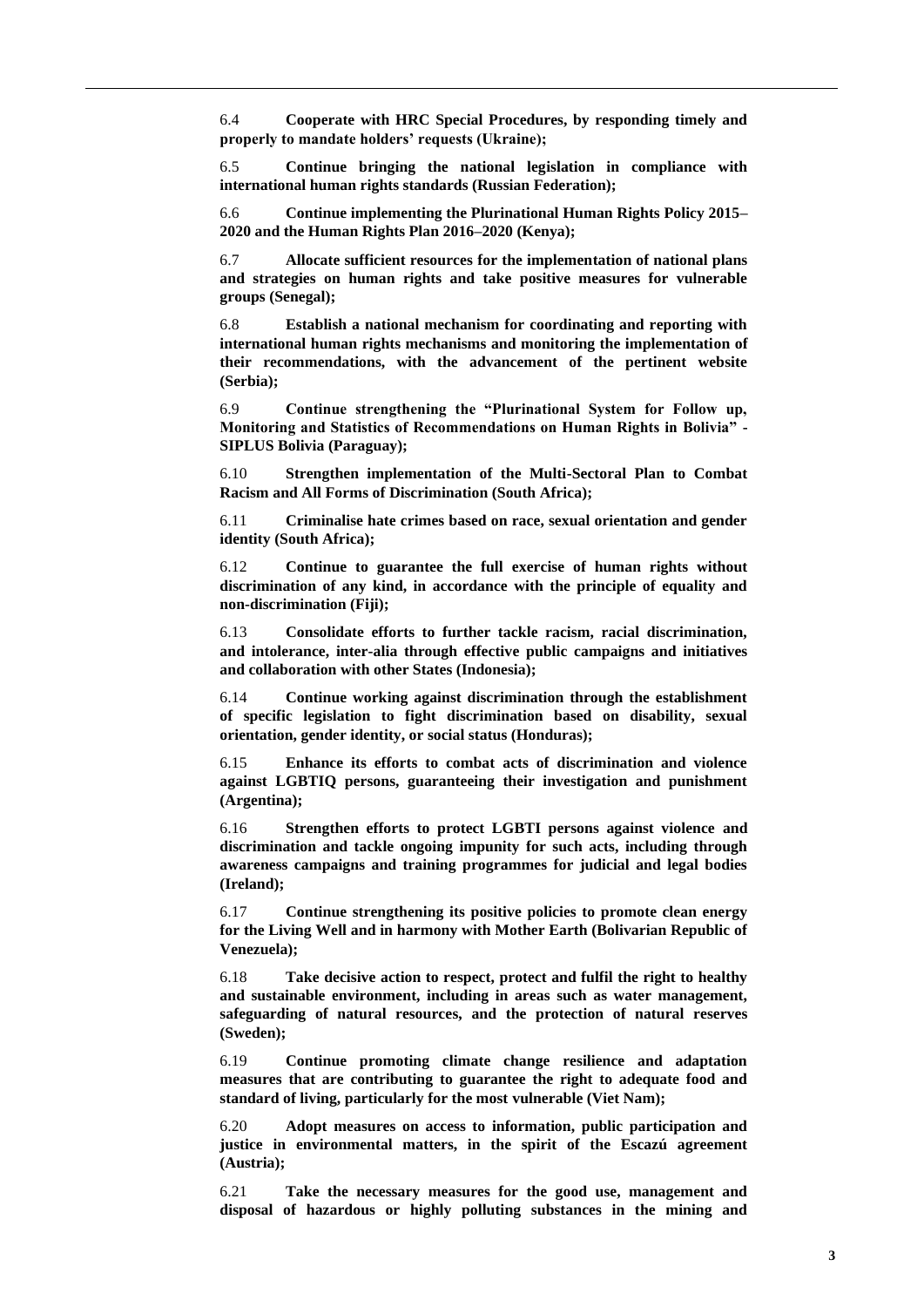**agricultural industry in order to ensure the right to health of workers in accordance with the International Covenant on Economic, Social and Cultural Rights, as well as protect the food security of the general population (Mexico);**

6.22 **Strengthen its preventive policies and post-disaster recovery policies to mitigate the effects of climate change (Timor-Leste);**

6.23 **Strengthen its policies aimed at disaster risk reduction and preparedness by guaranteeing the full and effective participation of women, children and persons in vulnerable groups including persons with disabilities, in the development and implementation of such policies (Fiji);**

6.24 **Strengthen the efforts to prevent episodes of excessive use of the force, arbitrary detention and torture and thoroughly investigate the losses of human lives that occurred during the wave of protests that followed the elections of October 20th (Italy);**

6.25 **Consider to conduct an independent and impartial investigation into allegations of use of excessive force and arbitrary detentions in the context of recent social protests (Portugal);**

6.26 **Investigate in an independent and impartial way cases of excessive use of force and allegations of torture in the context of social protests (Costa Rica);**

6.27 **Implement adequate measures to halt and prevent the use of torture by its State agents (Slovakia);**

6.28 **Conduct thorough investigations into all allegations of torture and illtreatment committed by its law-enforcement and custodial officers (Slovakia);**

6.29 **Ensure that all professionals, such as doctors, psychologists, social workers and lawyers, who come into contact with torture victims, are trained in offering rehabilitation services to victims of torture and ill-treatment (Denmark);**

6.30 **Amend Law N° 474 in order to grant the Service for the Prevention of Torture with the necessary independence to carry out its work, in compliance with the Optional Protocol to the Convention against Torture (Switzerland);**

6.31 **Respond to the recommendations of the Subcommittee of Prevention of Torture to establish a national preventive mechanism that enjoys complete financial and operational autonomy in the performance of its functions (United Kingdom of Great Britain and Northern Ireland);**

6.32 **Ensure the financial, legal and other resources necessary to combat prison overcrowding, judicial backlogs and long periods of pre-trial detention (Sweden);**

6.33 **Eliminate the excessive use of pre-trial detention and its duration, as well as of arbitrary detention by law enforcement forces in the context of the repression of protest demonstrations (Croatia);**

6.34 **Develop and implement violence prevention programmes and complaints mechanisms (Ukraine);**

6.35 **Take necessary steps to ensure violence and hate speech against LGBTI persons are investigated and prosecuted, and that perpetrators are held to account (Australia);**

6.36 **Continue its training activities for officials in law enforcement and justice system in its efforts to combat racism and all forms of discrimination (Saint Kitts and Nevis);**

6.37 **Continue the implementation of the judiciary reform (Senegal);**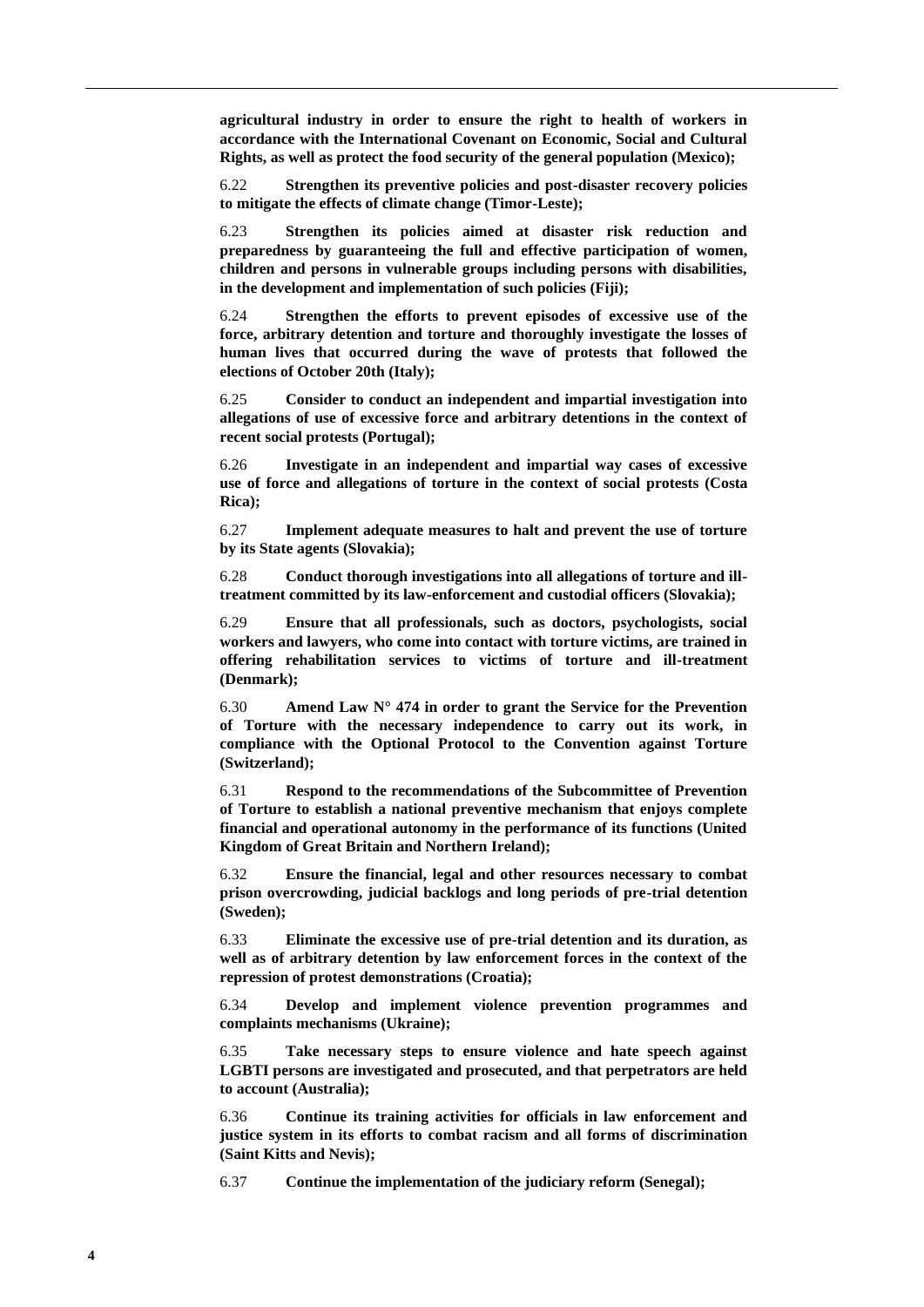6.38 **Develop its institutional capacities and allocate sufficient financial resources to guarantee access to an independent justice, in particular for disadvantaged and vulnerable populations, in line with Target 16.3 of the Sustainable Development Goals (Switzerland);**

6.39 **Strengthen judicial independence, including by instituting legal protections for judges and electoral officials so they are not arbitrarily dismissed for issuing rulings unfavourable to the government (United States of America);**

6.40 **Ensure the independence of the judiciary and allocate sufficient resources for it to function effectively and expeditiously (Austria);**

6.41 **Adopt measures to improve the safeguarding of the rule of law, by ensuring the independency and transparency of the Constitutional Tribunal and the Supreme Court, in accordance with international human rights standards and in line with SDG 16 (Netherlands);**

6.42 **Strengthen the independence and the impartiality of the judiciary through the institutional appointment of judges and prosecutors (Peru);**

6.43 **Ensure the independence of the judicial system and improve the efficiency and credibility of the judicial and the penitentiary systems, in particular by increasing resources, and training staff on the respect of human rights (France);**

6.44 **Initiate a comprehensive set of measures to address existing inefficiencies within the judicial system including ensuring efficient prosecution and crime prevention while guaranteeing judicial independence, including that of the constitutional court (Germany);**

6.45 **Improve the government's respect for the independence of judges and the judiciary (Israel);**

6.46 **Reinforce existing legislation to ensure a fair judicial treatment and the independence of the judiciary (Italy);**

6.47 **Strengthen the Public Defender Service and provide it with adequate and sustainable resources to fulfil its mandate (Bahamas);**

6.48 **Take steps to reduce backlogs and increase the technical capacity of officials to advance access to justice for victims, as well as to continue with proposed reforms to modernize and improve the judicial system (Canada);**

6.49 **Consider repealing legal provisions that limit the access to justice of persons with disabilities (Brazil);**

6.50 **Ensure more effective access to justice for the vulnerable groups, particularly, victims of gender-based violence (Montenegro);**

6.51 **Allocate sufficient resources to strengthen the capacity of the justice system to respond to victims of violence against women and girls to ensure effective investigations and combat the high level of impunity in this field, in line with SDG 5 (Netherlands);**

6.52 **Strengthen its efforts to end impunity for violence against women, in particular, by ensuring the independence and impartiality of its judiciary system (Republic of Korea);**

6.53 **Continue its on-going measure to combat corruption (Myanmar);**

6.54 **Continue to adopt anti-corruption plans such as the National Plan to combat corruption 2017–2022 (Syrian Arab Republic);**

6.55 **Promote adequate allocation of human and material resources for independent exercise of the constitutional functions of the three powers of the State, including actions to prevent corruption, also ensuring the independence of the media (Brazil);**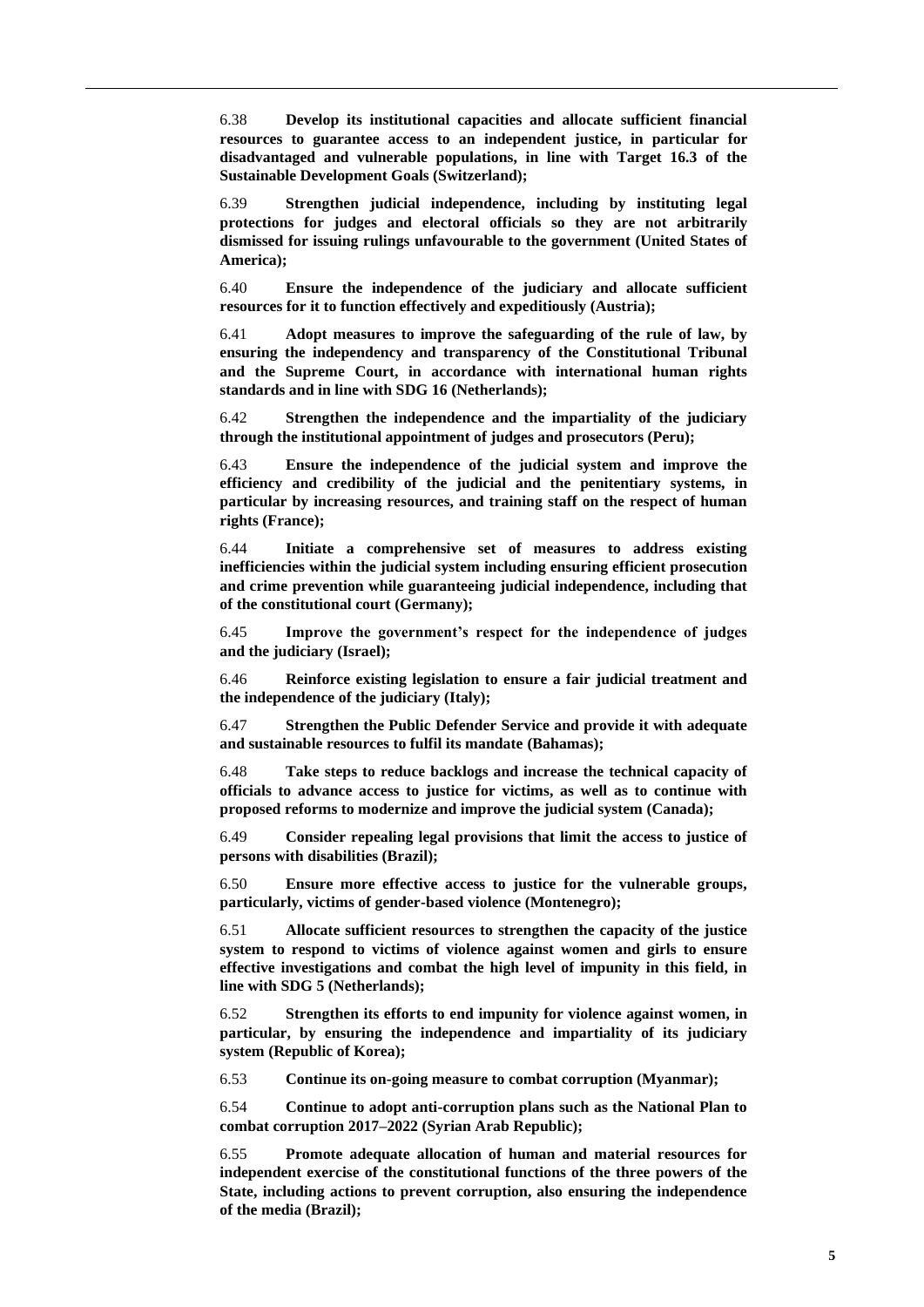6.56 **Provide all necessary support to the Truth Commission, including access to the archives of its armed forces and law enforcement agencies (Slovakia);**

6.57 **Make greater efforts to allocate sufficient resources to the Truth Commission, guaranteeing the independent investigation of human rights violations occurred during the dictatorship, from a human rights based approach that keeps the victims at its centre (Uruguay);**

6.58 **Continue enhancing measures aimed at investigating human rights violations perpetrated between 1964 and 1982, and establish full compensation for the victims (Argentina);**

6.59 **Strengthen the Truth Commission to enable it to deliver prompt results (Austria);**

6.60 **Guarantee political rights in Bolivia, by proceeding to a second round in the presidential elections (United Kingdom of Great Britain and Northern Ireland);**

6.61 **Commit to respect the findings of international audits of the October 20th election and their determinations whether it was genuinely free and fair, transparently investigate allegations of election irregularities, and refrain from declaring a winner until these measures have been fulfilled (United States of America);**

6.62 **Take appropriate measures so that the will of the people is expressed in a free, fair, and transparent electoral process (Canada);**

6.63 **Immediately implement reforms to strengthen electoral procedures, increase transparency, and ensure the independence of electoral authorities, in order to restore faith in Bolivia's elections. Bolivia should consult closely with civil society groups, the OAS, and the international community on these reforms (United States of America);**

6.64 **Fully address serious concerns regarding the vote counting in the recent presidential elections and- with respect to the Preliminary Report of the Election Observation Mission of the Organization of American States- to establish strict rules for election campaign, campaign finance and the rules for vote counting (Czechia);**

6.65 **Ensure full and equal participation in political and public affairs, free of discrimination and exclusion (Israel);**

6.66 **Strengthen the resources and independence of the plurinational electoral body (France);**

6.67 **Amend legal requirements, in particular Law 351 and Supreme Decree 1597, that restrict the rights of civil society to peaceful assembly and association (Sweden);**

6.68 **Guarantee the full enjoyment of the rights to assembly and association for all Bolivians, in accordance with the State's obligation under international human rights law (Colombia);**

6.69 **Advance in the implementation of a public policy, normative framework and operational mechanisms for the protection of human rights defenders and provide public recognition of their work (Spain);**

6.70 **Take administrative, judicial and legislative action to protect human rights defenders from attacks, intimidation and repression, including by government authorities (Australia);**

6.71 **Set up government policies that create a safe and respectful environment for the work of human rights defenders, especially women human rights defenders and environmental defenders (Belgium);**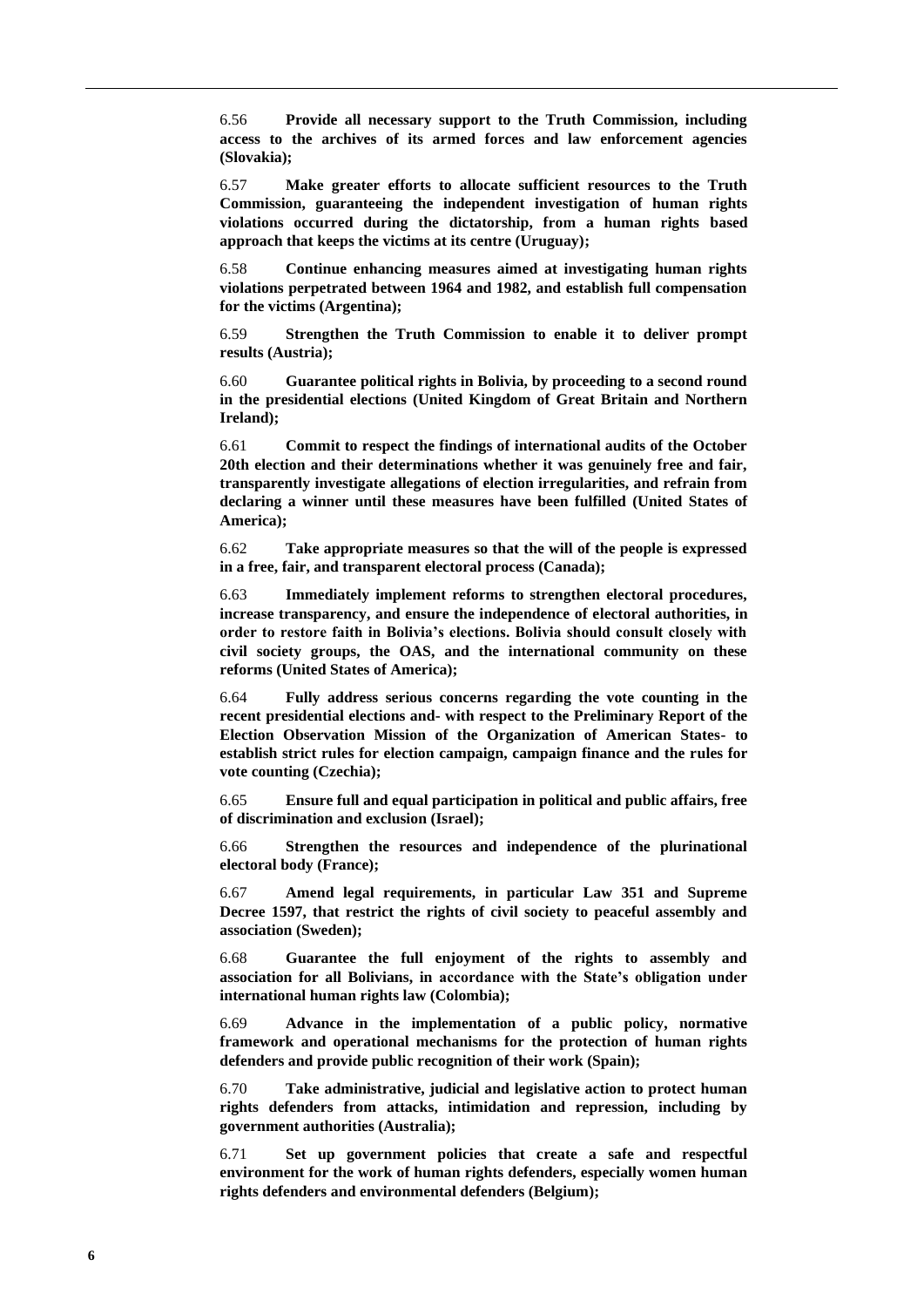6.72 **Take concrete action on the protection of human rights defenders from harassment and intimidation. Bolivia must ensure that human rights defenders, including indigenous representatives, have the right to freedom of expression and develop their Indigenous and Aboriginal Campesino Justice system (Finland);**

6.73 **Foster an environment in which human rights defenders can freely carry out their legitimate human rights work and publicly recognize human rights defenders as legitimate and vital actors in society (Iceland);**

6.74 **Advance in adopting measures for ensuring protection of Human Rights Defenders (Chile);**

6.75 **Ensure that human rights and environmental rights defenders, including those critical towards government policies and views, can pursue their activities without intimidation (Sweden);**

6.76 **Continue ensuring the independence of the media and upholding freedom of expression (Timor-Leste);**

6.77 **Adopt a specific law guaranteeing access to information and decriminalize defamation in accordance with international standards (Maldives);**

6.78 **Develop a legislation that guarantees that everyone has access to public information through simple and expeditious procedures that facilitate accountability (Mexico);**

6.79 **Eliminate any forms of pressure, monitoring and surveillance of reporters and journalists, especially those considered to be from the opposition (Croatia);**

6.80 **Make sure that journalists and members of the media can fully exercise their right to freedom of expression without intimidation or harassment (Israel);**

6.81 **Ensure the independence of the media and respect for freedom of expression (Luxembourg);**

6.82 **Reform the legislation in line with international standards of freedom of expression, guarantee a safe and supportive environment for NGOs and human rights defenders and implement a legislative and operational framework for protection of journalists (Czechia);**

6.83 **Continue to support the Community Centres for enhancing access to information and communication technologies in favour of community development (Bangladesh);**

6.84 **Guarantee freedom of association, expression and opinion as well as freedom of the press, by strengthening the independence and resources of complaint mechanisms and by lifting all tax pressure against them (France);**

6.85 **Ensure that any modification to the criminal code does not include obstacles to the religious freedom of Christians (Haiti);**

6.86 **Take the necessary measures to implement the act on combating human trafficking and develop policies to address the causes of this phenomenon (Qatar);**

6.87 **Fully and effectively implement the Comprehensive Multisectoral Development Plan to Combat Human Trafficking and Smuggling, adopt standard operating procedures for identifying victims of trafficking, and ensure the effective prosecution of offenders and adequate support for victims (Republic of Moldova);**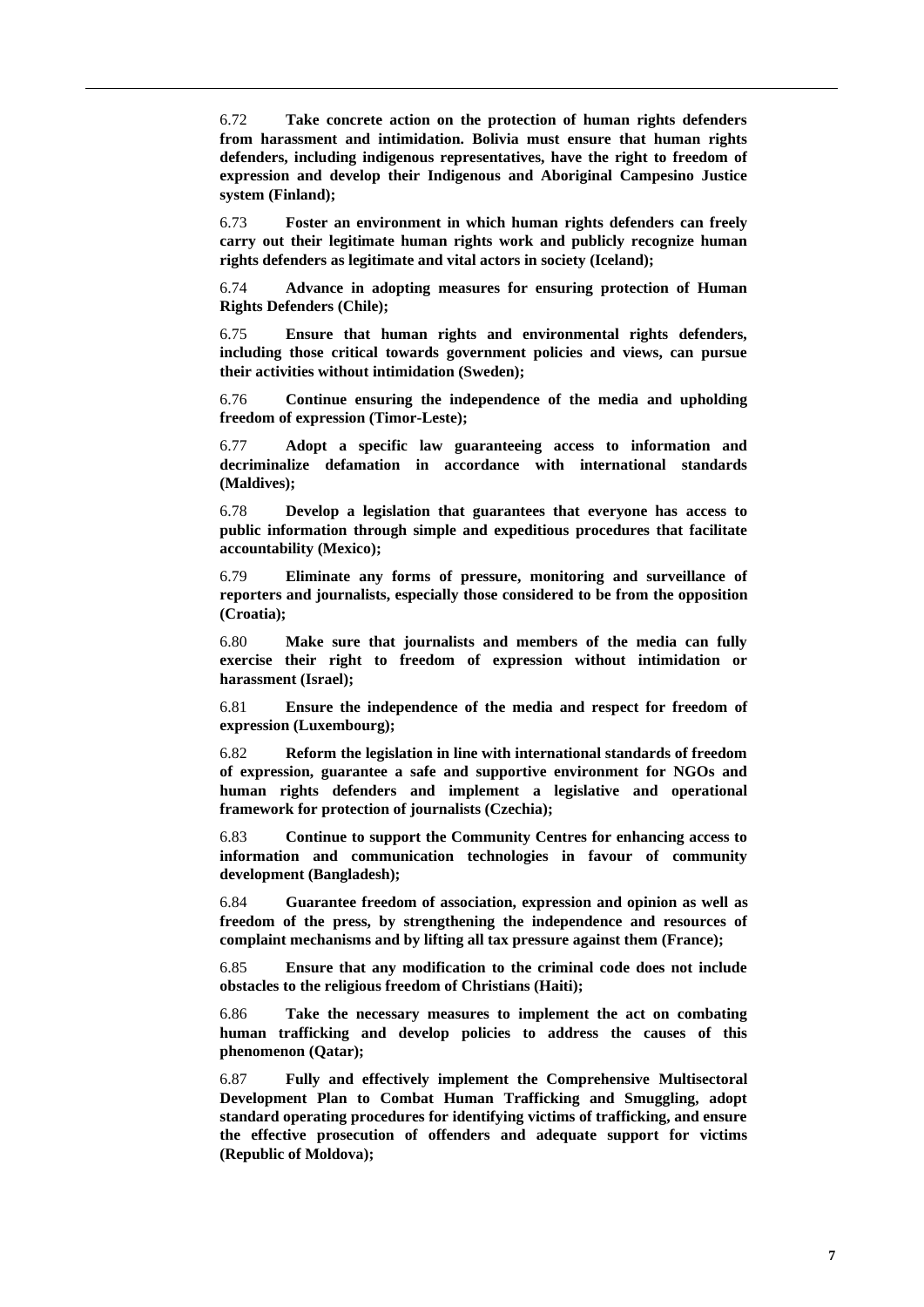6.88 **Continue implementing the Multi sectoral Integral Development Plan for the fight against Human Smuggling and Trafficking through policy, administrative and legal measures (Kenya);**

6.89 **Redouble efforts to combat trafficking in persons through legislative actions and the effective implementation of the Multisector Plan to the Fight Trafficking in Persons, especially in border areas; including the establishment of shelters for women victims of trafficking in border areas (Paraguay);**

6.90 **Strengthen its mechanisms designed to combat human trafficking, including cross border law-enforcement cooperation and victim assistance programs (Slovakia);**

6.91 **Continue efforts to combat human trafficking (Tunisia);**

6.92 **Take effective measures to stop trafficking in human beings and to ensure the rehabilitation and social integration of the victims (Ukraine);**

6.93 **Step up further efforts to combat trafficking in persons, especially women and children in border areas and indigenous women within the country, including paying particular attention to the protection and restoration of the rights of victims of trafficking (Belarus);**

6.94 **Enhance further efforts to continue addressing the human trafficking and smuggling with an emphasis on preventive and protective approaches (Cambodia);**

6.95 **Strengthen the mechanisms of coordination, implementation and evaluation of the public policy against trafficking in persons, including the capacity building of public officials and the strengthening of cooperation with other countries (Chile);**

6.96 **Continue its training programs on anti-human trafficking to further enhance the capacity of duty bearers in addressing trafficking in persons especially women and children (Philippines);**

6.97 **Strengthen actions to ensure assistance and specialized protection for victims of human trafficking, as well as regional cooperation in this area (Ecuador);**

6.98 **Intensify the fight against trafficking in persons by providing reparation to victims and reinforcing border controls (Gabon);**

6.99 **Continue efforts to combat human trafficking and activate accountability mechanisms for those responsible (Iraq);**

6.100 **Reinforce and fully implement the existing legislation to combat the trafficking of human beings (Italy);**

6.101 **Promote gender equality by legalizing marriage, civil unions and adoption for same-sex couples (France);**

6.102 **Develop a legal framework that recognizes the Right to Form a Family between people of the same sex, granting the same rights conferred to couples of different sexes through marriage and free unions in accordance with the provisions of Constitutional Order 0028/17 (Germany);**

6.103 **Develop a legal framework that recognizes and protects the right to form a family between people of the same sex, granting them the same rights conferred to other couples to marry and to form unions (Iceland);**

6.104 **Continue its program of employment of youth to provide greater access of youth to work and training (Pakistan);**

6.105 **Continue implementing the Act on Employment and Economic Assistance for Persons with Disabilities (Algeria);**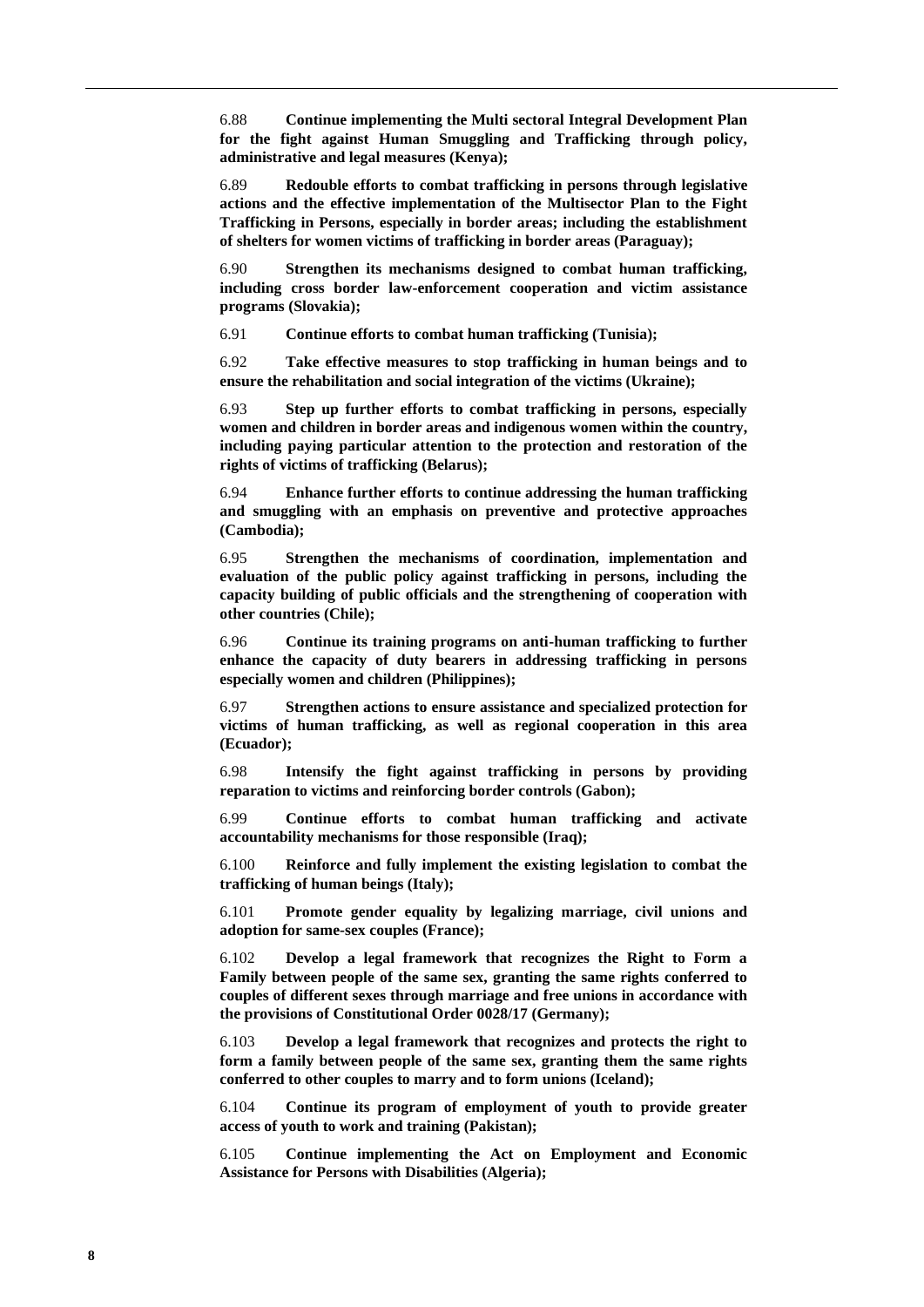6.106 **Continue efforts to reduce unemployment, especially among women and youth (Egypt);**

6.107 **Improve access to decent work for all women and implement measures to increase their participation in the formal labour market (Malaysia);**

6.108 **Take urgent effective measures to curb exploitation of women and girls in domestic work, including by providing victims' access to effective remedies (Malaysia);**

6.109 **Not to relent in its efforts to ensure the promotion and protection of the human rights of its people, particularly the vulnerable groups (Nigeria);**

6.110 **Sustain its efforts in enhancing the socio-economic well-being of its people (Nigeria);**

6.111 **Ensure that sufficient resources are allocated to the public policies introduced to improve the quality of life of its population, including the ongoing Life Plan for the Eradication of Extreme Poverty, to ensure their implementation and long term sustainability (Singapore);**

6.112 **Sustain efforts to implement the Declaration on the Rights of Peasants and Other Working People in rural areas (South Africa);**

6.113 **Continue its current programs to strengthen productive capacities of people living in rural areas (Viet Nam);**

6.114 **Intensify efforts to provide access to public services to all (Azerbaijan);**

6.115 **Continue implementing national strategies to further reduce poverty (Belarus);**

6.116 **Take steps to reduce poverty rates for persons living with disabilities and female-headed households (Bahamas);**

6.117 **Continue implementing and improving the programs and policies for the reduction of poverty (Cuba);**

6.118 **Continue implementation of its numerous policies aimed at improving the quality of life, particularly those of indigenous and aboriginal people (Bhutan);**

6.119 **Fight against social inequalities by paying particular attention to populations living in rural areas (Gabon);**

6.120 **Strengthen the socio-economic development of Afro-Bolivians (Haiti);**

6.121 **Continue implementing its national programs and policies including the Life Plan for the Eradication of Extreme Poverty to improve the quality of life of the population (Democratic People's Republic of Korea);**

6.122 **Implement effectively the Patriotic Agenda of the Bicentennial 2025 and the General Plan of Economic and Social Development (Cuba);**

6.123 **Continue to promote sustainable economic and social development in order to provide solid foundation for its people to enjoy all human rights (China);**

6.124 **Continue implementation of measures for reducing inequality, poverty and unemployment rates (India);**

6.125 **Continue the efforts to ensure access to drinking water, including through resilient water infrastructure and improved water storage capacity taking into account SDG 6 (Bangladesh);**

6.126 **Strengthen further efforts in increasing drinking water and sanitation coverages in rural areas (India);**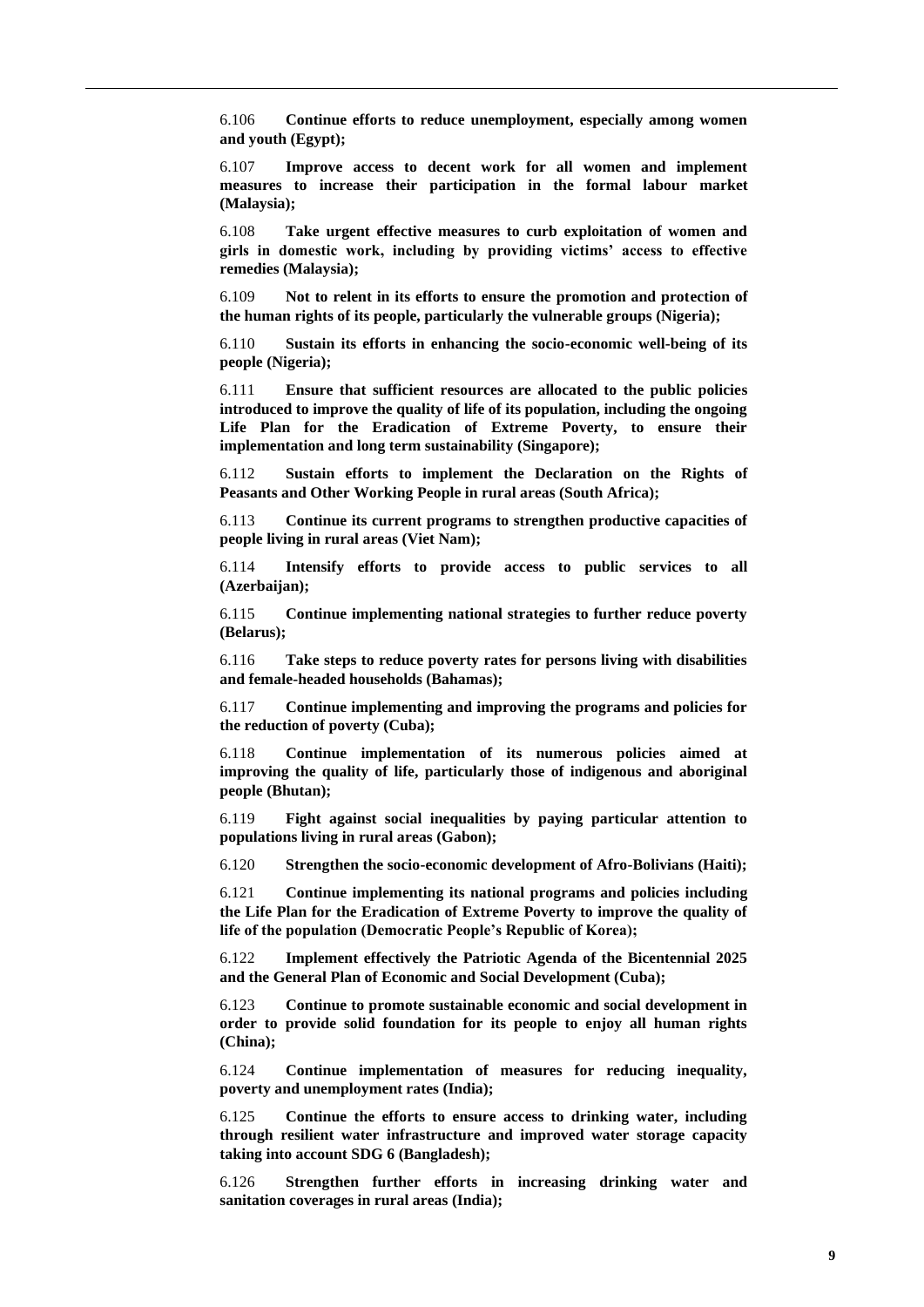6.127 **Continue efforts to promote and protect the human right for adequate housing (Brunei Darussalam);**

6.128 **Continue to take active measures to better protect the rights of people to education, health and housing (China);**

6.129 **Exert further efforts towards the realization of economic, social and cultural rights, including through strengthening social protection measures (Democratic People's Republic of Korea);**

6.130 **Intensify public investment in the social sector, particularly to alleviate extreme poverty and further improve access to health, education, and housing (Indonesia);**

6.131 **Focus further on "development", which affects positively the achievement of the rights to economic, social and cultural rights (Islamic Republic of Iran);**

6.132 **Continue to implement its policy "The Life Plan for the Eradication of Extreme Poverty" that includes a strategy to promote the inclusion of indigenous and aboriginal campesino people, women and young people to ensure its sustained economic growth in the years to come (Lao People's Democratic Republic);**

6.133 **Allocate sufficient resources for the implementation of the Unified System Act and improve the management of the public health system (State of Palestine);**

6.134 **Continue to work towards reducing any remaining weaknesses in the field of health services (Trinidad and Tobago);**

6.135 **Put in place measures to improve the management of the public health system and allocate adequate budget to it (Angola);**

6.136 **Carry out measures to facilitate better accessibility to health care and justice, particularly for persons with disabilities (Angola);**

6.137 **Continuing efforts to improve public health and achieve universal health coverage (Egypt);**

6.138 **Continue efforts to allocate more public funds to the health sector, particularly in the most marginalized regions of the country (Georgia);**

6.139 **Take additional measures to continue expanding the access and quality of health and education services (Cuba);**

6.140 **Strengthen legislation and policy framework on sexual and reproductive rights (Ukraine);**

6.141 **Take further measures to implement existing legislation that guarantees sexual and reproductive health and rights for women and girls (Belgium);**

6.142 **Swiftly finalize the National Plan for Sexual and Reproductive Health for the years 2018–2020 and to consider extending the plan beyond 2020. When finalized, adequate resources should be allocated for the effective implementation of the plan (Finland);**

6.143 **Approve as early as possible the national plan on Sexual and Reproductive Health with sufficient resources to ensure its effective implementation (Iceland);**

6.144 **Approve and implement the National Plan for Sexual and Reproductive Health without further delays (Namibia);**

6.145 **Continue the ongoing efforts to implement social programs to provide children and pregnant women with free access to quality health (Islamic Republic of Iran);**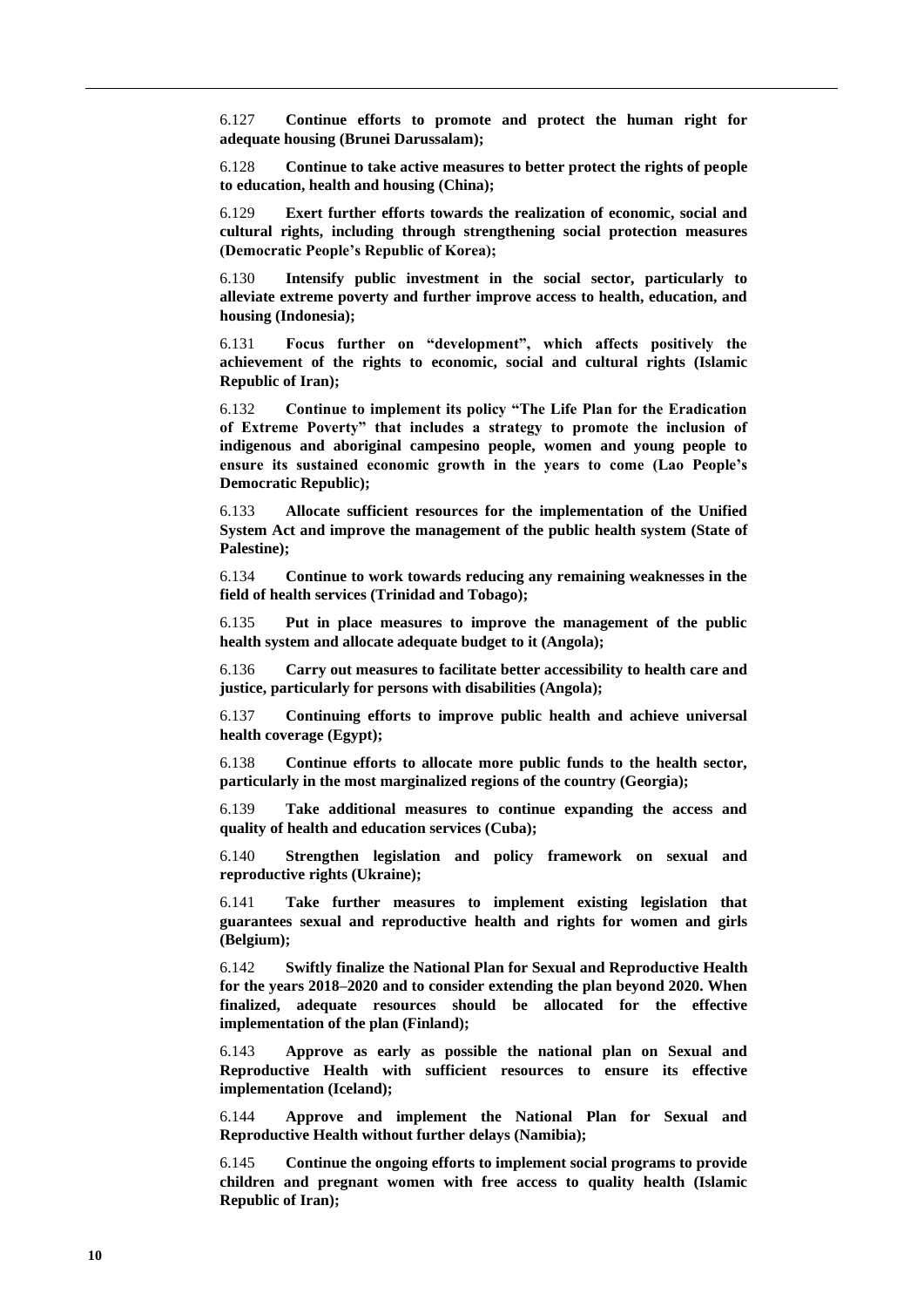6.146 **Guarantee women's access to quality health services and endeavour to reduce maternal mortality (Botswana);**

6.147 **Strengthen monitoring system of maternal mortality and morbidity with emphasis on indigenous women and implement policies to eliminate obstetric violence before the next cycle (Colombia);**

6.148 **Continue efforts to improve maternal health and to seek to reduce neonatal mortality (Syrian Arab Republic);**

6.149 **Strengthen the monitoring system of maternal mortality and morbidity, with emphasis on indigenous women and those from rural areas, and prevent obstetric violence (Panama);**

6.150 **Strengthen the policies to protect the sexual and reproductive rights of women and girls, especially indigenous women, including information campaigns on family planning and access to legal termination of pregnancy (Mexico);**

6.151 **Continue making progress in the implementation of the Unified Health System, incorporating a gender-based approach that includes attention to women's sexual and reproductive rights, including through the adoption of the necessary measures to eliminate existing obstacles to access voluntary interruption of pregnancy in the already legally allowed cases (Uruguay);**

6.152 **Decriminalize abortion in all circumstances and ensure that sexual and reproductive health services are available and accessible to all (Slovenia);**

6.153 **Fully implement the decision of the Constitutional Court to abolish the requirements to obtain judicial authorisation in order to undergo legal abortion and continue to remove all barriers to ensure the effective, timely and affordable access to a safe and legal abortion (Fiji);**

6.154 **Ensure respect for sexual and reproductive health and rights by allowing safe and legal abortion services in all situations and to all women and girls (France);**

6.155 **Eliminate the requirement of filing a complaint to access the Legal Interruption of Pregnancy in case of rape and amend the criminal regulations to decriminalize women and girls in cases of abortion (Germany);**

6.156 **Eliminate criminal sanctions against women and girls in cases of voluntary abortion and eliminate all barriers that currently hinder access to legal, affordable, and timely termination of pregnancy (Iceland);**

6.157 **Reform the Criminal Code to decriminalize abortion and ensure that women and girls who request or obtain an abortion, as well as doctors who practice it, are not subject to punishment (Luxembourg);**

6.158 **Promote care and preventive programs for persons living with HIV and develop awareness raising campaigns to fight against discrimination and stigmatisation of this population (Panama);**

6.159 **Take specific measures in order to eliminate all forms of stigma and discrimination in health services, including against LGBTI persons, and to promote a safe and enabling environment, including by ensuring the right to confidentiality, for example, in the context of HIV/AIDS (Portugal);**

6.160 **Continue its current policies to enhance access to education for all (Islamic Republic of Iran);**

6.161 **Continue efforts to guarantee equal enjoyment of the right to education for all and combat the phenomenon of school dropout (Tunisia);**

6.162 **Continue efforts to improve the quality of education provided to all segments of society without discrimination (Qatar);**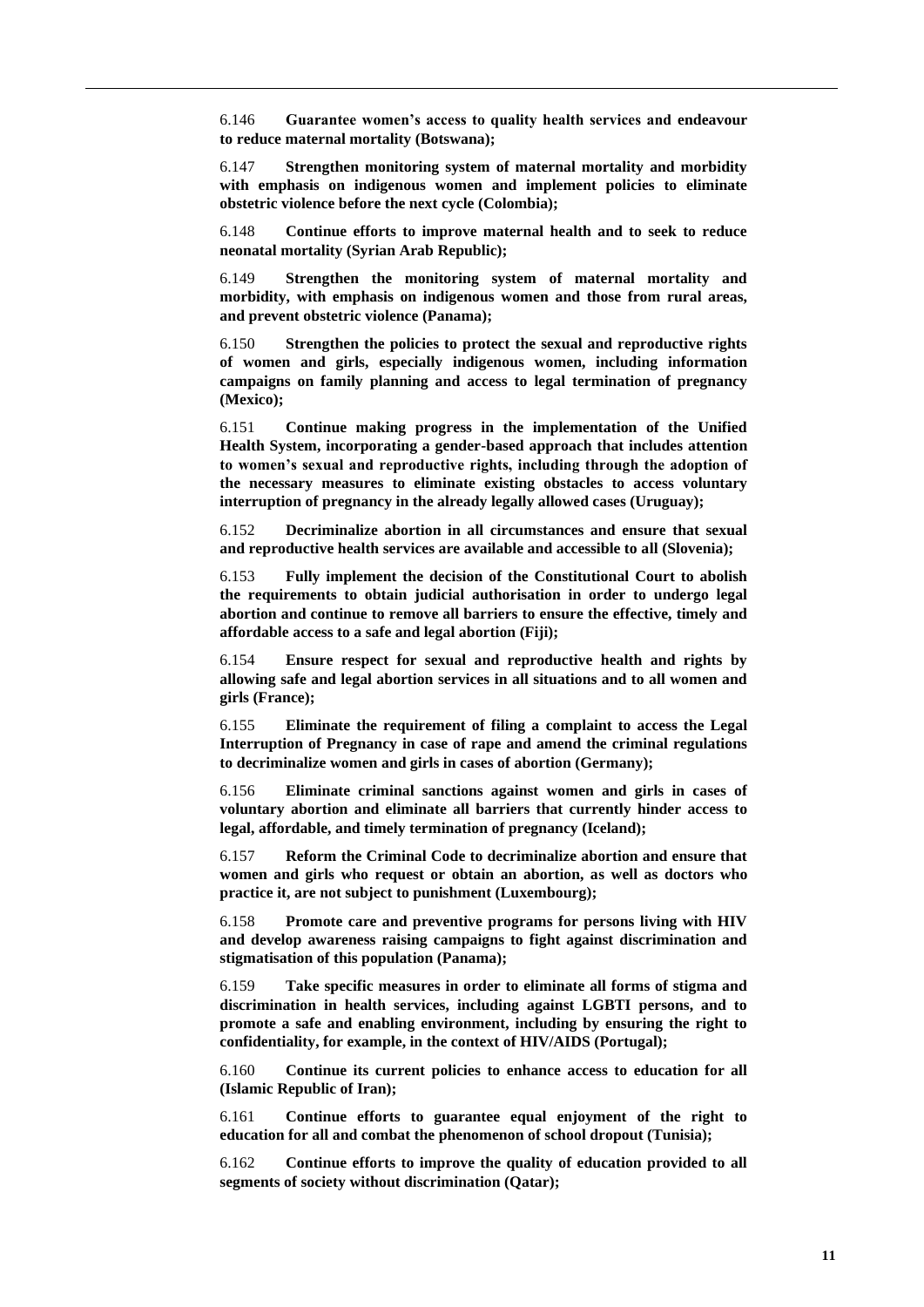6.163 **Continue taking measures to increase access to early childhood education (Azerbaijan);**

6.164 **Continue to provide adequate financial resources for education sectors to ensure that children in urban and rural community can access to the education (Lao People's Democratic Republic);**

6.165 **Continue its education programs to enable access to education to students who live in remote and inaccessible regions (Algeria);**

6.166 **Continue efforts to ensure equality in access to education for all in the country (Nepal);**

6.167 **Continue its measures to increase the quality of education, both in rural and urban areas to further narrow the education gap, and ensure inclusivity of indigenous children (Myanmar);**

6.168 **Continue its efforts to improve the quality of education offered to indigenous groups and other disadvantaged groups, and continue to develop a culturally responsive educational environment (State of Palestine);**

6.169 **Implement campaigns, plans and programmes aimed at strengthening education and training in the field of human rights, with special emphasis on the principles of equality, diversity, non-discrimination and social inclusion (Colombia);**

6.170 **Step up efforts in human rights mainstreaming through education and training programs in public schools (Philippines);**

6.171 **Accelerate the implementation of the National Plan for Equality of Opportunities and consider adopting temporary measures aimed at accelerating substantive equality between women and men, especially with regard to participation in public and political life (Republic of Moldova);**

6.172 **Continue the remarkable Multisectoral Plan to Promote the Dismantling of the Patriarchy and Women's Right to Live Well 2016–2020 (Bolivarian Republic of Venezuela);**

6.173 **Continue the process of implementing the Multisectoral Plan to Promote the Dismantling the Patriarchy and Women's Right to Live Well 2016–2020 (Georgia);**

6.174 **Provide the necessary financial resources to enable the sustainability and effectiveness of the Plurinational Service for Women and the Elimination of the Patriarchy and the Special Cabinet to Combat Violence against Women and Children (Canada);**

6.175 **Continue efforts to effectively implement the regulatory and institutional framework for the protection of women's rights (Austria);**

6.176 **Take further measures to ensure women empowerment (Azerbaijan);**

6.177 **Continue consolidating the national mechanisms that allow greater participation and equality of women, as well as the promotion and protection of the rights and well-being of women and girls (Dominican Republic);**

6.178 **Enhance efforts to promote women entrepreneurship in urban and rural areas (South Africa);**

6.179 **Continue to implement its gender strategy to empower women in production, industrial and commercial sector in line with SDG 5 (Pakistan);**

6.180 **Continue promulgating laws and policies that increase the representation of women in both the public and private sectors (Honduras);**

6.181 **Enhance its awareness-raising efforts at the local level, especially in rural areas, to prevent and eradicate violence against women (Singapore);**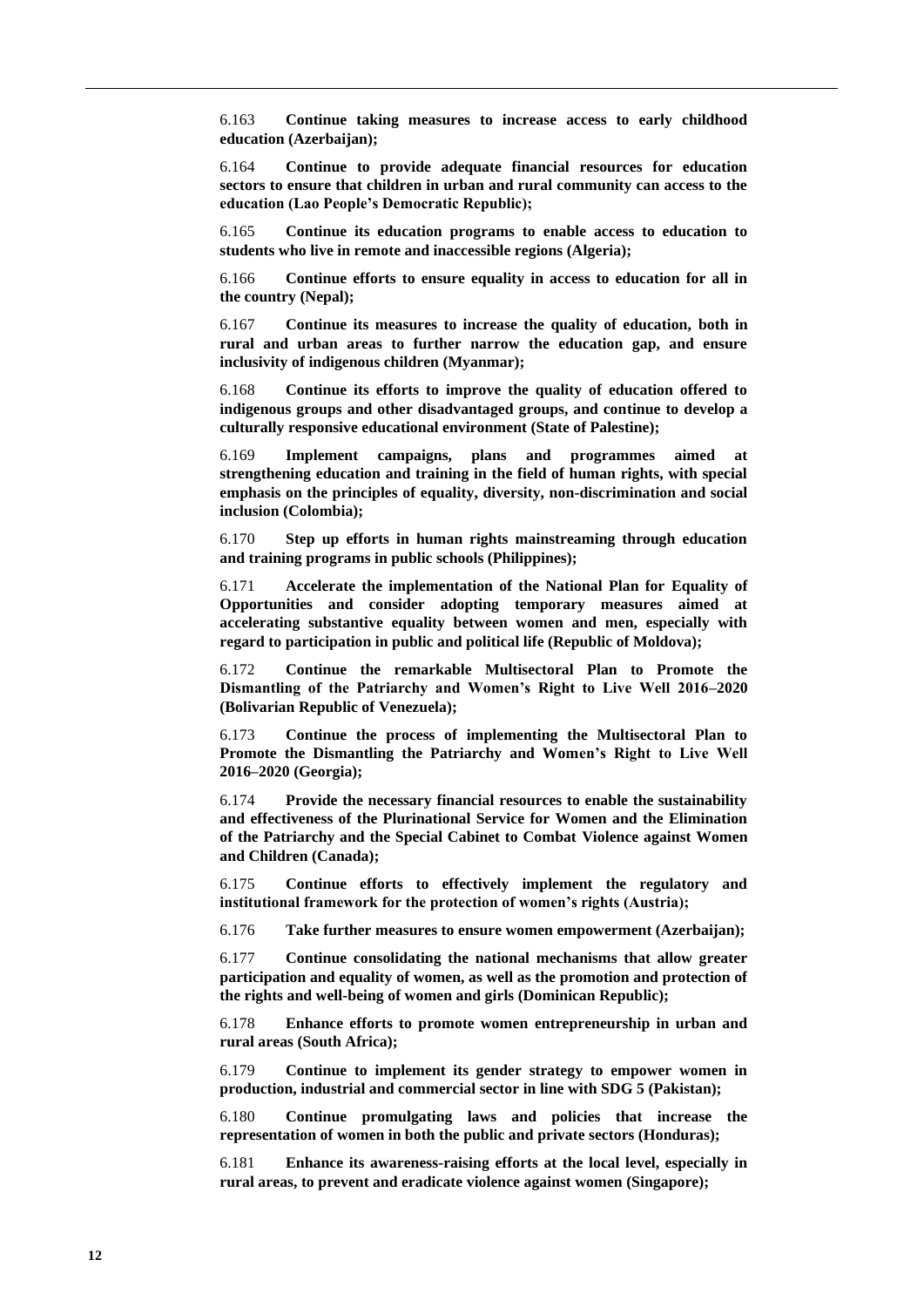6.182 **Provide sufficient resources to the Comprehensive Plurinational System of Prevention, Attention, Sanction and Eradication of Gender-based Violence in order to implement existing policies and strategies to fight against gender violence (Spain);**

6.183 **Advance in the effective implementation of the Law against Harassment and Public Violence against Women (Spain);**

6.184 **Guarantee, in line with Target 5.2 of the SDG, the effective implementation of mechanisms aimed at combating violence against women, by ensuring in particular that they are provided with sufficient financial and human resources, and by making their results available to the public (Switzerland);**

6.185 **Continue its successful efforts to provide sufficient resources to institutions responsible for combating violence against women (Bolivarian Republic of Venezuela);**

6.186 **Fully implement the 2013 Act on Guaranteeing a Life Free of Violence for Women and strengthen relevant national institutions with adequate and sustainable budgetary, staff and technical resources (Bahamas);**

6.187 **Continue taking strong measures by implementing its public policies such as the list of 10 commandments in uplifting the lives of women (Bhutan);**

6.188 **Step up policies and actions to prevent and sanctioning sexual violence against women and girls, ensuring a coordinated effort between the institutions involved (educational and health centers, security forces and the judicial system) and that relevant civil servants are properly trained (Peru);**

6.189 **Intensify measures to prevent physical and psychological violence against women, increase resources for assistance to victims and establish shelters in municipalities and regional governments (Chile);**

6.190 **Increase human and financial resources of State institutions in charge of combatting violence against women and gender stereotypes, receiving and investigating complaints of violence against women, providing specialized care and shelter to victims and their families, as well as allocate resources for the creation of State programs to boost economic empowerment of women (Costa Rica);**

6.191 **Further strengthen policies and programs to address gender-based violence by ensuring that the views of women and girl victims are duly considered (Philippines);**

6.192 **Strengthen the implementation of laws and plans for prevention, care and punishment of violence against women, taking into consideration the special situations of risk of indigenous and Afro-Bolivian women; women with disabilities; migrant and refugee women; and, women deprived of their liberty (Ecuador);**

6.193 **Redouble efforts to address violence against women and girls by regulating harmful media content that contributes to psychological, physical and sexual violence and the hyper-sexualization of women and girls (Haiti);**

6.194 **Strengthen the implementation of policies against gender violence (Indonesia);**

6.195 **Work to increase the percentage of women participation in political life (Iraq);**

6.196 **Strengthen the institutions responsible for implementing the legal framework around violence against women, including law 348, in order to improve access to justice and to ensure accountability and reparations for victims of gender-based violence (Ireland);**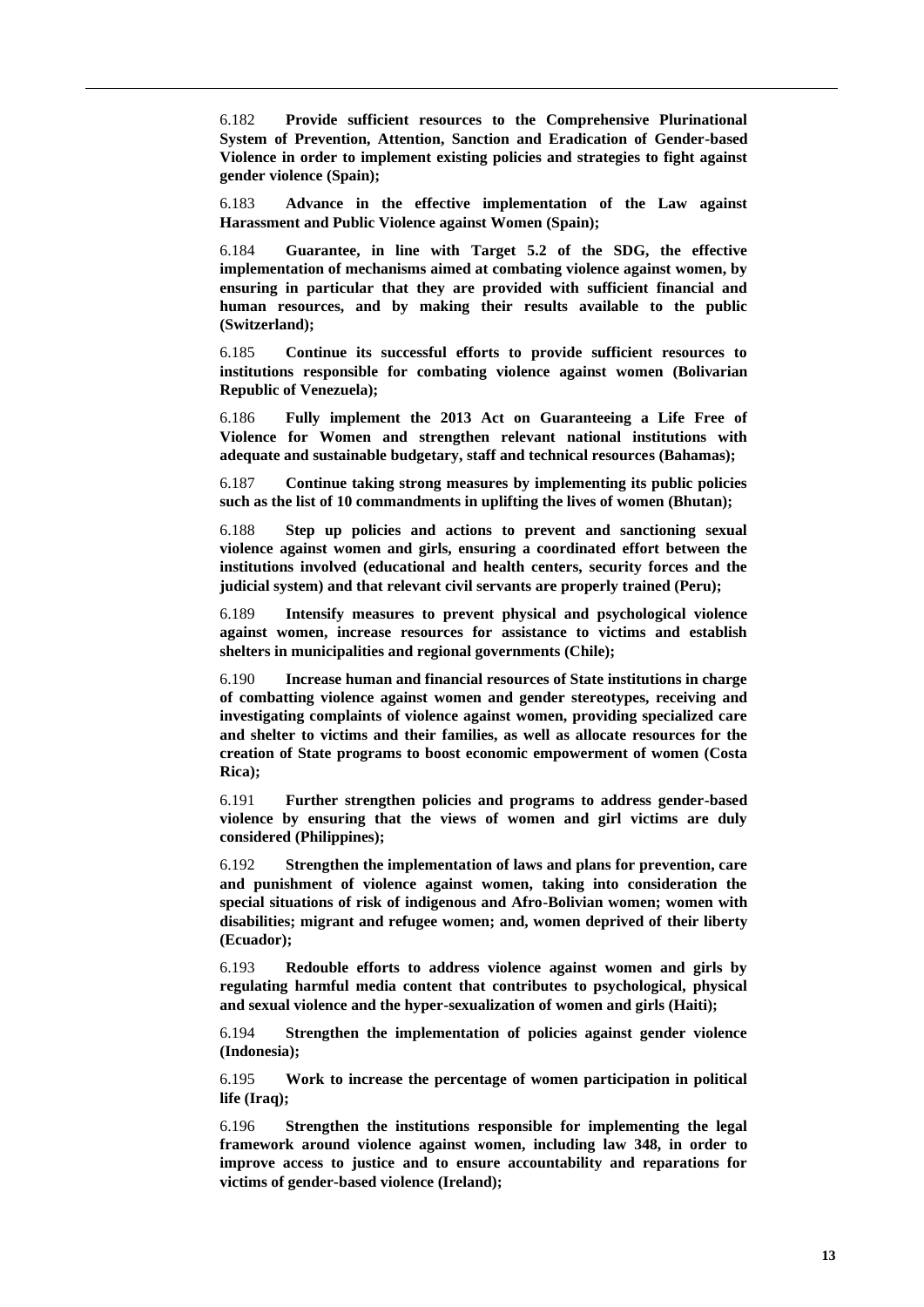6.197 **Fully implement legislation designed to curtail gender-based violence, and make sure victims achieve justice (Israel);**

6.198 **Continue the efforts to prevent all forms of violence and discrimination against women, including domestic violence (Italy);**

6.199 **Take the necessary measures to protect women against all forms of sexual violence (Luxembourg);**

6.200 **Familiarize State officials with the Act on Political Harassment and Violence against Women to ensure the effective implementation of the Act (Maldives);**

6.201 **Strengthen its measures to prevent violence against women and girls and ensure adequate support services are accessible by victims (Myanmar);**

6.202 **Enhance measures to prevent violence against women and other vulnerable sections (Nepal);**

6.203 **Continue promoting initiatives integrated in the Multisectoral Plan for Comprehensive Development - Plurinational Plan for Children and Adolescents (Dominican Republic);**

6.204 **Adopt effective measures for the implementation of the Multisectoral Plan for Comprehensive Development - Plurinational Plan for Children and Adolescents (Georgia);**

6.205 **Adopt strategies to implement the policy to eradicate child labor and to ensure schooling of all children and adolescents (Spain);**

6.206 **Take all necessary steps to eradicate the worst forms of child labour (Ukraine);**

6.207 **Strengthen public policies to eliminate the worst forms of child labor and fight school drop-outs, particularly at the secondary level (Paraguay);**

6.208 **Continue to take the necessary measures to fully eradicate child labour, without exception, in accordance with ILO Convention No.138, ratified by Bolivia (Belgium);**

6.209 **Intensify efforts, including through strengthening laws, to eliminate Child Labour (Botswana);**

6.210 **Adopt effective measures to protect children and adolescents from child labour and ensure their rehabilitation and social reintegration (Chile);**

6.211 **Continue to implement programs aimed at combating sexual violence against children and adolescence (Syrian Arab Republic);**

6.212 **Adopt and implement policies aimed at accomplishing the target of eradicating child labour and, in doing so, continue efforts to guarantee universal and free health coverage to children and adolescent workers and guarantee their enrolment in schools until secondary education (Costa Rica);**

6.213 **Eradicate the worst forms of child labour and practices of debt bondage, develop and a new five year plan with a view to eliminate these practices and ensure full rehabilitation and social integration of victims (Czechia);**

6.214 **Take further measures in order to combat child labour and child poverty, to ensure that all children have access to adequate education and health services and to combat child pregnancy (Portugal);**

6.215 **Take measures to combat child labor and physical, psychological and sexual abuse against children as well as early, child and forced marriage (Italy);**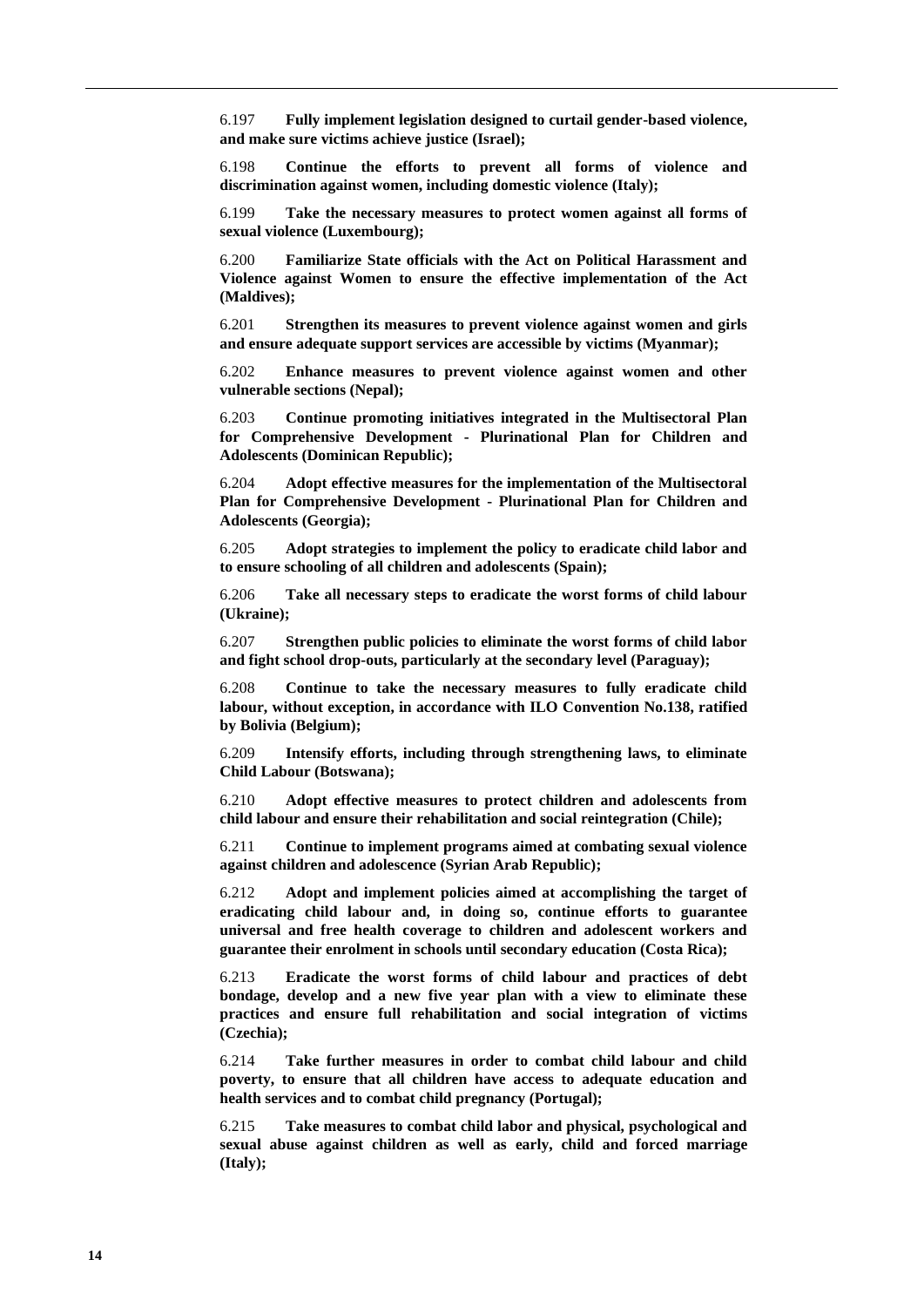6.216 **Continue implementing the Integral Development Plan for Children and Adolescents and provide support to the Committee and efforts of the Ombudsman for Children and Adolescents (Kenya);**

6.217 **Accelerate the adoption of the National Policy on the Elimination of Child Labour (Qatar);**

6.218 **Adopt a comprehensive plan to eradicate child labour and prevent violence against children (Republic of Korea);**

6.219. **Allocate sufficient budget and human resources to the relevant ministries in charge of implementing and monitoring programs for women and children (Republic of Korea);**

6.220 **Continue taking steps toward the further advancement of indigenous people's rights including their ancestral land (Cambodia);**

6.221 **Ensure that indigenous peoples are consulted on decisions that affect their traditional land and environmental resources, including proposed infrastructure development projects, consistent with the concept of free, prior and informed consent (Australia);**

6.222 **Ensure systematic dialogue with Indigenous peoples, especially those residing in protected zones and in areas heavily affected by forest fires, to ensure their rights are protected (Canada);**

6.223 **Implement the provisions of the international instruments on the rights of indigenous, especially with regard to the prior consultation (Peru);**

6.224 **Protect indigenous people in voluntary isolation, by protecting their territories (Peru);**

6.225 **Adjust the legal framework of mining and hydrocarbon sector according to the ILO Convention 169, including by reforming the Mining Law 535 and Supreme Decree 2298 to ensure the right to free, informed and prior consent (Denmark);**

6.226 **Strengthen the achievements in the promotion of the rights and inclusion of indigenous peoples and communities (Dominican Republic);**

6.227 **Ensure the right to consultation and to free and informed consent of Indigenous Peoples on projects that may affect them, in line with ILO Convention 169, the UN Declaration on the Rights of Indigenous Peoples and the jurisprudence of the Inter-American Court of Human Rights (Germany);**

6.228 **Guarantee the right to free, prior and informed consultation of indigenous peoples on projects that could affect them (Luxembourg);**

6.229 **Amend the national laws that deal with the rights of indigenous peoples to provide for their right to free, prior and informed consent, as mere consultations are not enough (Namibia);**

6.230 **Continue its policies to promote the rights of indigenous peoples in line with the "Framework Law on Mother Earth and Integral Development for Living Well" (Nicaragua);**

6.231 **Continue the current efforts to promote the right to seeds for indigenous peoples and farmers and other persons working in the rural areas (Nicaragua);**

6.232 **Continue efforts to promote the protection of the rights of persons with disabilities (Tunisia);**

6.233 **Promote the revision of national legislation in order to harmonize it with the Convention on the Rights of Persons with Disabilities and adopt inclusive education policies (Panama);**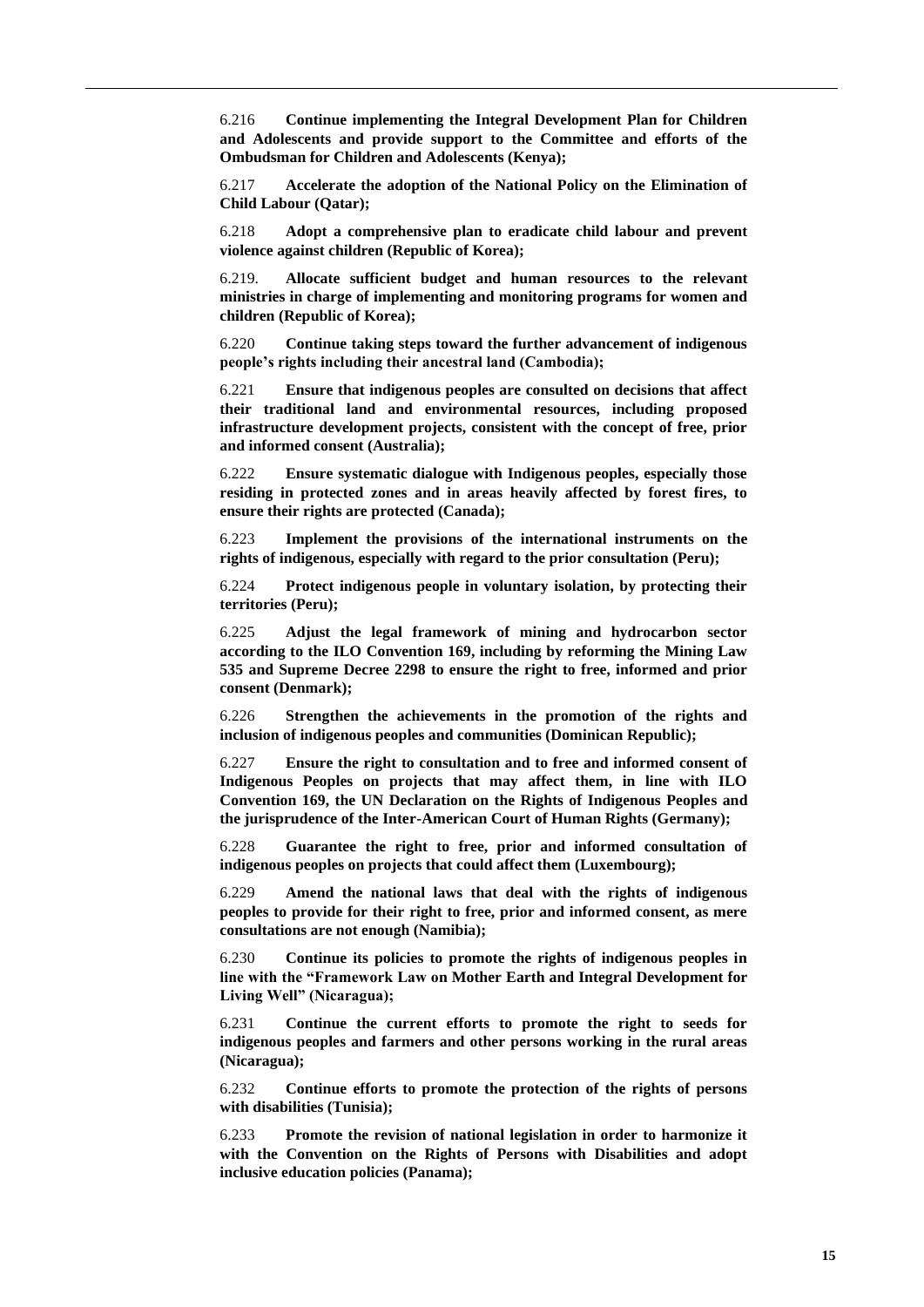6.234 **Take the necessary measures to guarantee the human rights of persons with disabilities, recognizing them as fully fledged rights-holders of all human rights (Argentina);**

6.235 **Continue improving welfare of the older persons and persons with disabilities (India);**

6.236 **Provide conditions for equal participation of all in public and political life, including right to vote or to be elected to persons with disabilities (Montenegro);**

6.237 **Implement a comprehensive and inclusive migratory policy, and develop statistical data from a human rights perspective (Senegal);**

6.238 **Strengthen capacity building processes of public force personnel and other officials linked to migration issues in order to avoid violations of the human rights of people on the move (Ecuador).**

**7. All conclusions and/or recommendations contained in the present report reflect the position of the submitting State(s) and/or the State under review. They should not be construed as endorsed by the Working Group as a whole.**